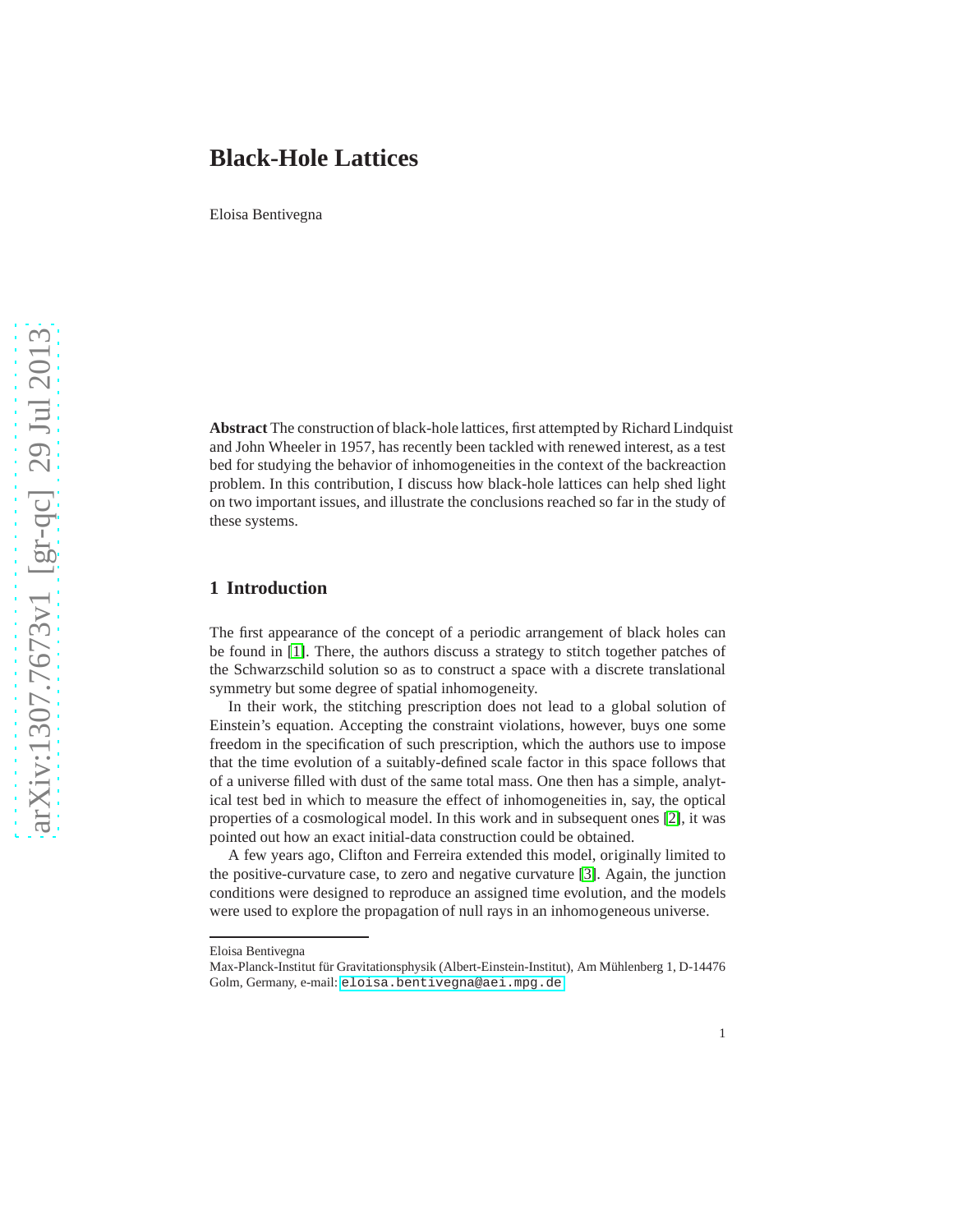Recently, the first exact initial data describing a black-hole lattice have been analyzed [\[4\]](#page-3-3) and evolved in full numerical relativity [\[5\]](#page-3-4). This has helped make progress on two fronts:

- 1. From a conceptual point of view, it has clarified some of the conditions under which black-hole solutions can be glued together; this gives some insight into the requirements for constructing a metric tensor for the universe starting from the basic building block of a spherically-symmetric, isolated object. It turns out that these conditions are remarkably close to the conditions for the existence of homogeneous, periodic solutions of Einstein's equation. The requirements that periodic boundary conditions impose on the Hamiltonian constraint are likely at the root of this correspondence.
- 2. From a practical standpoint, the time evolution of a lattice gives one example of the behavior of inhomogeneities in a cosmological setting and in the non-linear regime, thereby serving as a nice complement to perturbative studies and the averaging framework. Surprisingly, even the time development of these lattices remains in some sense close to the counterpart model in the dust Friedmann-Lemaître-Robertson-Walker (FLRW) class.

In the following two sections, I will discuss the initial-data construction and illustrate the time evolution of a black-hole lattice with positive conformal curvature.

#### **2 The Construction of Exact Black-Hole-Lattice Initial Data**

As pointed out in [\[1\]](#page-3-0), in order to construct an exact black-hole lattice one should directly tackle the Einstein constraints. Working in the *conformal transverse-traceless* decomposition, these read:

$$
\tilde{\Delta}\psi - \frac{\tilde{R}}{8}\psi - \frac{K^2}{12}\psi^5 + \frac{1}{8}\tilde{A}_{ij}\tilde{A}^{ij}\psi^{-7} = -2\pi\psi^5\rho
$$
 (1)

$$
\tilde{D}_i \tilde{A}^{ij} - \frac{2}{3} \psi^6 \tilde{\gamma}^{ij} \tilde{D}_i K = 0 \tag{2}
$$

Let us focus on the hamiltonian constraint first. If one integrates this equation over one of the cells of the black-hole lattice, the following condition is obtained:

<span id="page-1-0"></span>
$$
\int_{D} \left( \frac{\tilde{R}}{8} \psi + \frac{1}{12} K^{2} \psi^{5} - \frac{1}{8} \psi^{-7} \tilde{A}^{ij} \tilde{A}_{ij} \right) \sqrt{\tilde{\gamma}} d^{3} x = 2\pi \Sigma_{i=1}^{N} m_{i}
$$
 (3)

where  $m_i$  represent the masses of the black holes contained in the cell. This condition implies that  $\tilde{R}$  and  $K_{ij}$  cannot both be zero. In other words, conformally-flat lattices do not admit a time-symmetric spatial hypersurface; vice versa, lattices with a  $K = 0$ spatial hypersurface must be conformally curved. This mirrors the identical property of the FLRW class.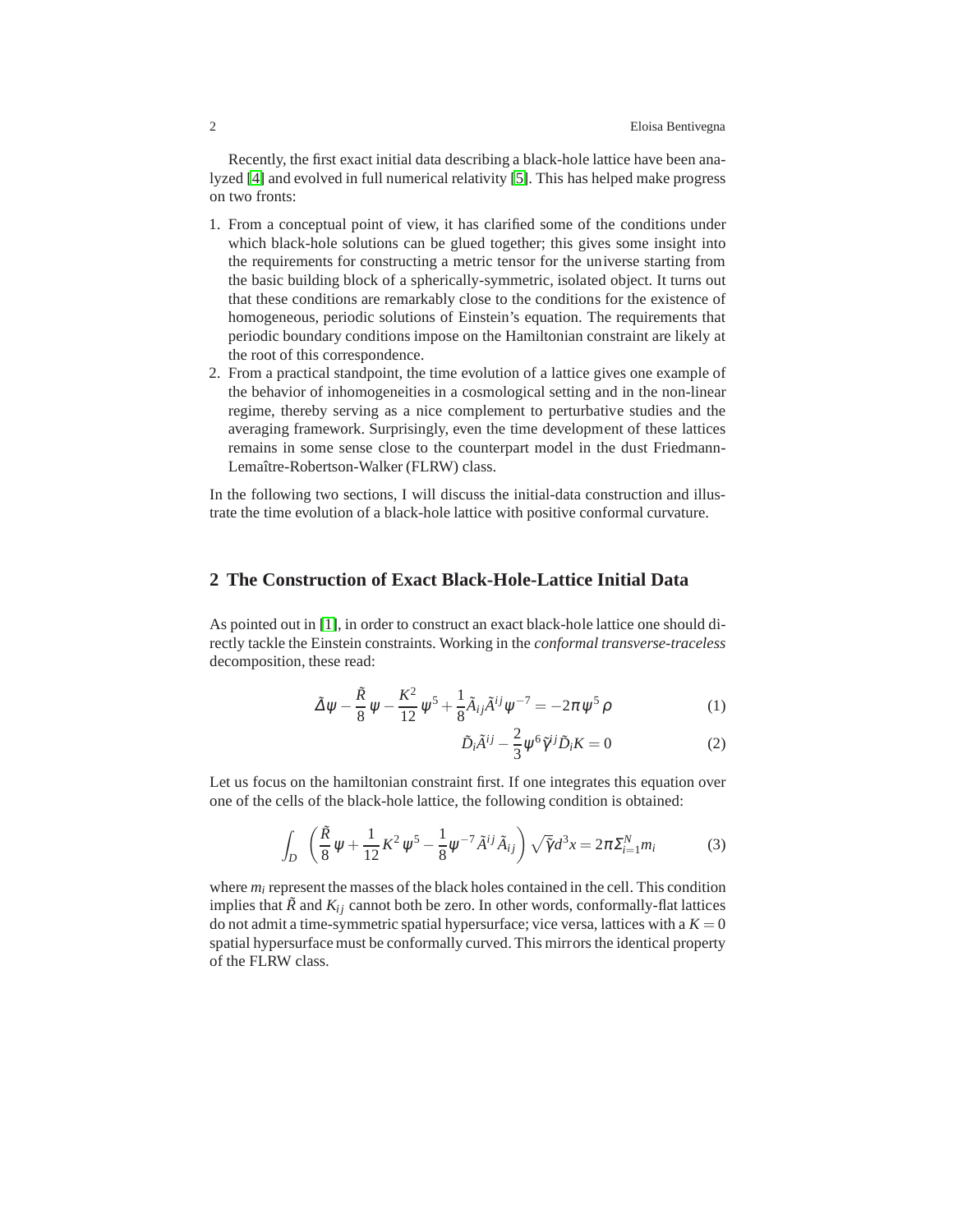Black-Hole Lattices 3



**Fig. 1** A two-dimensional section of the  $N = 8 S<sup>3</sup>$  black-hole lattice, embedded in three dimensions.

<span id="page-2-0"></span>The two simplest roads to the construction of a periodic black-hole lattice are thus the following:

• Choosing  $K = 0$ , and solving:

$$
\tilde{\Delta}\psi - \frac{\tilde{R}}{8}\psi = 0\tag{4}
$$

Equation [\(3\)](#page-1-0) implies that  $R > 0$ , so that the spacetime can be foliated by conformally-*S* <sup>3</sup> hypersurfaces. As shown in [\[2\]](#page-3-1), this equation can be solved exactly. Furthermore, it is linear, so one can simply superimpose known solutions to generate new ones. Notice, however, that if one is interested in regular lattices, only six possible arrangements of black holes are possible, corresponding to the six regular tessellations of  $S^3$ , which consist of  $N = 5, 8, 16, 24, 120$  and 600 cells. • Choosing  $\tilde{R} = 0$ , and solving:

$$
\tilde{\Delta}\psi - \frac{K^2}{12}\psi^5 + \frac{1}{8}\tilde{A}_{ij}\tilde{A}^{ij}\psi^{-7} = 0
$$
\n(5)

$$
\tilde{D}_i \tilde{A}^{ij} - \frac{2}{3} \psi^6 \tilde{\gamma}^{ij} \tilde{D}_i K = 0 \tag{6}
$$

This system is more difficult to solve, as the Hamiltonian constraint is non-linear and the momentum constraint is not an identity as in the previous case. For a numerical approach to the problem, see [\[6\]](#page-3-5).

# **3 The Evolution of an** *S* <sup>3</sup> **Lattice of Eight Black Holes**

In [\[5\]](#page-3-4), the initial data for the  $N = 8 S<sup>3</sup>$  lattice (a section of which is shown in Figure [1\)](#page-2-0) has been evolved in time for approximately one third of the corresponding FLRW recollapse time. A scale factor can be defined via the proper length of one of the